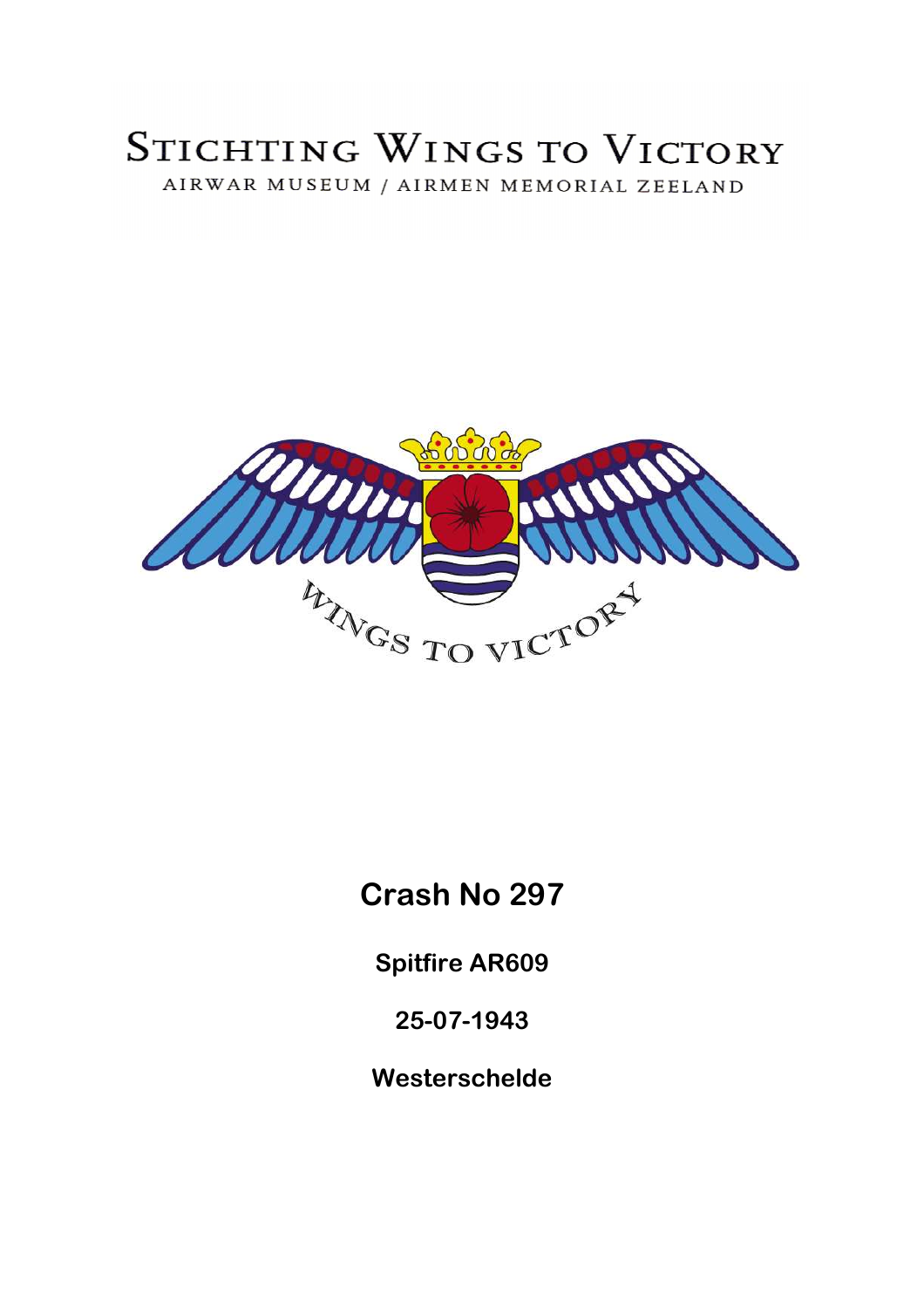



## **25 juli 1943**

Mission 76 van Eighth Air Force omvatte een bombardement door 264 B-17's en B-24's op de scheepswerven van Hamburg en Kiel. Het werd geen succes! De bompatronen waren minder geconcentreerd en daardoor minder effectief en door de sterke afweer gingen 19 viermotorigen verloren.

Ter afleiding waren een aantal diversionaries voorzien en deze zagen er als volgt uit.

- o Een bombardement door 18 B-26's van 323 BG op de cokes fabrieken te Gent.
- o Ter ondersteuning van deze raid een fighter sweep door de P-47's van 4 FG, 56 FG en 78 FG.
- o Een raid door 12 B-25's van No.180 squadron naar de Fokker fabrieken te Amsterdam.
- o Een missie door acht Typhoon's naar het vliegveld Woensdrecht.
- o Een raid door 12 Bostons naar Schiphol en als afsluiting een tweede fighter sweep door 34 P-47's

#### **Marauders van 323 BG naar Gent**.

Dertien van de 18 geplande B-26 Marauders van 323 BG stegen in de vroege middag op om de Cokes fabrieken ten noorden van Gent te bombarderen. Het escorte was overweldigend! Close-support bestaande uit Spitfire Mk.V's van Nos.65, 122 en 602 squadron, escort cover met Spitfire Mk.V's van Nos. 165 en 453 squadron en high cover met Spitfire Mk.IX's van Nos. 341 en 485 squadron.

Daarnaast waren Spitfire IX's van Nos. 331 en 332 squadron ingezet als Forward Target Support en – tot slot – Spitfire Mk.IX's van Nos.129 en 222 squadron als Target Withdrawal Support.

Om 14.58 uur was het zover – 64 500 lbs werden afgeworpen maar met een resultaat dat als matig werd omschreven. Daarnaast raakten delen van het escorte ten oosten van Brugge slaags met Fw 190's van I./JG 26, die in allerijl waren opgestegen. Hoe deze luchtgevechten verliepen is niet exact na te gaan maar wel dat deze strijd, die zich uitstrekte van Sas van Gent tot aan de terugvlucht voorbij Walcheren, een tamelijk eenzijdig karakter in zich had. Vier Spitfires werden neergeschoten en nog eens twee keerden met ernstige gevechtsschade terug! De verliezen voor de Luftwaffe stonden daar tegenover in schril contrast! De RAF piloten claimden niet minder dan 6 Fw 190's te hebben neergeschoten maar in werkelijkheid werd slechts een enkele machine in lichtere mate beschadigd.

#### **Blitz-Bombardement op vliegveld Woensdrecht**

Vanaf 15.00 uur werden acht Typhoon B's van No. 175 squadron – geëscorteerd door acht Typhoon F's van No.182 squadron - uitgezonden om een aanval op het vliegveld Woensdrecht uit te voeren.

Het doel was door de aanwezige bewolking slecht waar te nemen reden waarom de aanval geen succes kon worden.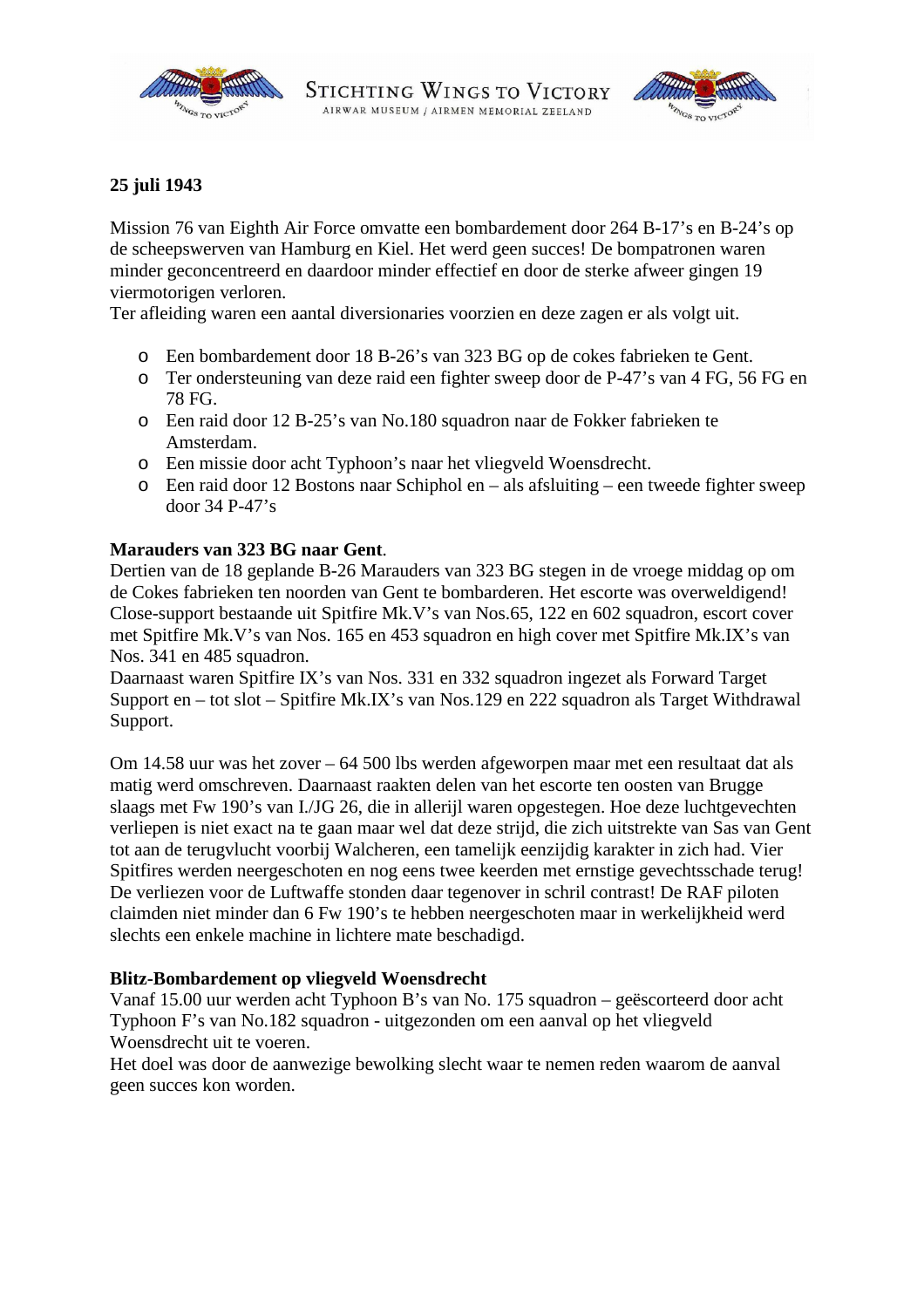# **Een Fighter Sweep met alle beschikbare Thunderbolts!**

Met Fieldorder 78 voerden 112 P-47's van 4 FG, 56 FG en 78 FG een sweep uit ter ondersteuning van de Marauder operatie. Bijzonderheden werden niet gemeld alhoewel Lt. Frank McCauley van 56 FG ter hoogte van Hulst in contact kwam met een Fw 190 formatie. Daarvoor had Lt. Robill Roberts de actie vanwege mechanische gebreken voortijdig moeten afbreken.

## **Beperkte inzet van de Flak Batterijen**

Alleen de Süd-Batterie had kortstondig de gelegenheid om het vuur te openen op de overvliegende Marauders, een mogelijkheid die een kwartier later door meerdere batterijen werd aangegrepen, toen enkele geallieerde jachtvliegtuigen binnen schootsbereik kwamen. Tot slot kom omstreeks half vier nog kortstondig het vuur worden geopend op de overvliegende Typhoon formaties (die als Blenheim werden weergegeven). Resultaten van dit beperkte alles konden niet worden waargenomen.

# **War Diary Second Tactical Air Force**

 $-$ -//-- Time up/ down 13.49 and 15.00 to 16.05 hours

Mission: Close escort to 18 Marauders bombing Gent – Terneuzen coke-ovens. 36 Spitfires of Nos. 65, 122 and 602 squadron (15.Wing), led by Wg.Cdr. Bird-Wilson, proceeded to target according to plan though formation was cramped by the escort cover at 13.500 feet.

Heavy Flak accurate for height just behind bombers! On turn away from target No.122 squadron were bounced by 12 Fw 190's from above and astern. After confused fighting involving up to 30 Fw's and Me's one Me 109 was destroyed by Plt.Off. Peet of No.122 squadron and two Me 109's and one Fw 190 were damaged by No.122 squadron for loss of one Spitfire.

One Me 109 airbombed the bombers with four bombs from 4.000 feet above.

--//-- Time up/ down 13.56 and 1515 hours

24 Spitfires of Nos.411 and 412 squadron led by Wg.Cdr. Russell carried out fighter sweep, meeting slight inaccurate HAA from Dunkirk – Gravelines but no enemy aircraft or shipping seen.

- $-\frac{1}{\sqrt{2}}$  Time up/ down 13.49 and 15.00 hours 24 Spitfires of Nos.19 and 132 squadron carried out fighter sweep according to plan but no enemy aircraft seen. Flt.Sgt. Munsen (Aus.) of No.132 squadron hit by LAA
	- SSW of Ostend and he was seen in dinghy 10-15 miles off Ostend (picked up by HSL).
- $-$ //-- Time up/ down 15.05 and 16.20 hours

8 Typhoon's of No.175 squadron – escorted by 8 Typhoon's of No.182 squadron – attacked Woensdrecht airfield from 7.000 feet, dropping 16 x 500 M.C. on target which was obscured by 7/10 cloud at 5.000 feet but bombs believed to have fallen on dispersals at north-east corner.

Moderate inaccurate HAA from Flushing on way out.

# **War Diary No. 331 (Norwegian) squadron**

--//-- Twelve aircraft, led by Major R.Berg, took off at 14.20 hours for Ramrod 154 to Flushing area. Enemey aircraft were seen far below in an engagement with another Wing, but we were not engaged and all returned safely to base at 15.50 hours.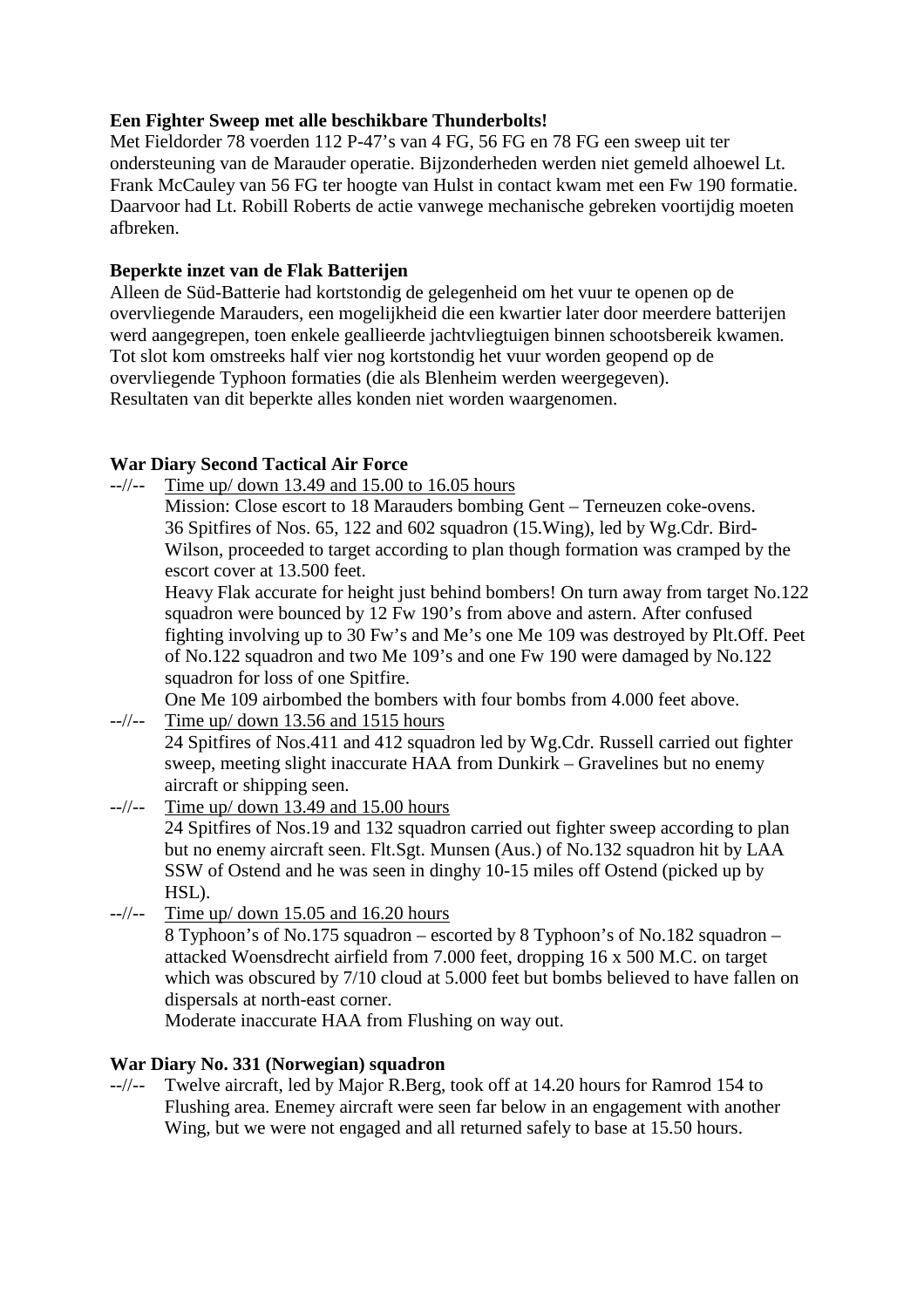#### **War Diary No. 332 (Norwegian) squadron**

--//-- After lunch the pilots were briefed in connection with Ramrod 154 in which the North Weald Wing was to act as Forward Target Support. This squadron of twelve Spitfire IX's took off at 14.15 hours, led by Major H. Mehre and the Station Commander was also flying with this squadron.

 The Wing climbed from base and crossed the Belgian coast over Ostend at 24.000 – 26.000 feet. Proceeding inland, a port orbit was made in the Gent area and Beehive was seen to be returning out across the coast, so the Wing followed.

 About 20 enemy aircraft – operating in pairs – were reported and seen dogfighting with Spitfire Vb's at  $10.000 - 14.000$  feet and Blue Section of this squadron engaged two of the enemy aircraft but without success. Following this incident, the Wing crossed out over the Belgian coast and returned to base without further incident, landing by 15.50 hours.

## **War Diary No. 453 (RAAF) squadron**

--//-- Time up/ down 14.10 and 15.50 hours with 12 Spitfires

 Ramrod. The squadron, having proceeded to Bradwell Bay the previous day, operated from there as the Ibsley Wing with No.165 squadron, led by Sqn.Ldr. H.M. Barclay, as escort cover to 18 Marauders bombing oil installations north of Gent. Rendez-vous with bombers at Orfordness at 14.30 hours at 12.000 feet, crossed in Zeebrugge at 14.000 feet at 14.55 hours.

 Several enemy aircraft were seen in odd one's and two's and Flg.Off. R.H.S.Ewins and Plt.Off. J.H.Ferguson each claimed a Fw 190 damaged. After bombing, the bombers turned north and over Goes, crossing out over Walcheren and losing height to about 5.000 feet.

 The squadron remained 2000-3.000 feet above and left them at Martlesham, returning to base by 15.50 hours. About 15 – 20 bursts of slight heavy Flak experienced from the Knokke area on way in and several bombs were seen jettisoned about 20 miles off Flushing Island.

## **Combat Report Flg.Off. R.H.S. Ewins** ( 453 squadron)

**--//--** Time and place of attack: 15.00 hours near Walcheren with Spitfire Mk.Vc

I was flying Blue 3 when, at 14.000 feet west of target at the way in, an Fw 190 dived on me from behind. I broke sharply to the right and made a head-on attack, delivering a two second burst at 800 yards, closing to 150 yards.

The enemy aircraft skidded to the left and passing wing tip to wing tip.

We both made a tight turn and made another head-on attack and this time I opened fire at 400 yards and his starboard oleo leg dropped down and again we passed wing tip to wing tip.

He turned away to the left and I did the same and got behind him.

 We then made one complete turn to port but he was out of range and half rolled, diving into cloud and I did not see him again so returned to base alone.

 Although I did not see strikes I am convinced that he was hit and I therefore claim this Fw 190 as damaged.

#### Flakkommandeur Vlissingen

- 1429 Fluko Gent meldet viele feindliche Ziele bei Dünkirchen.
- 1432 Flak und Fliegeralarm! Ziele haben Kurs Vlissingen, Zielhöhe 3000-5000 m.
- 1434 Motorengeräusche aus Richtung 6-7 näherkommend.

## **Von Maldegem sind 6 Fw 190 zum Alarm gestartet!**

1436 Die Motorengeräusche sind nach Richtung 6-7 wieder ausgewandert.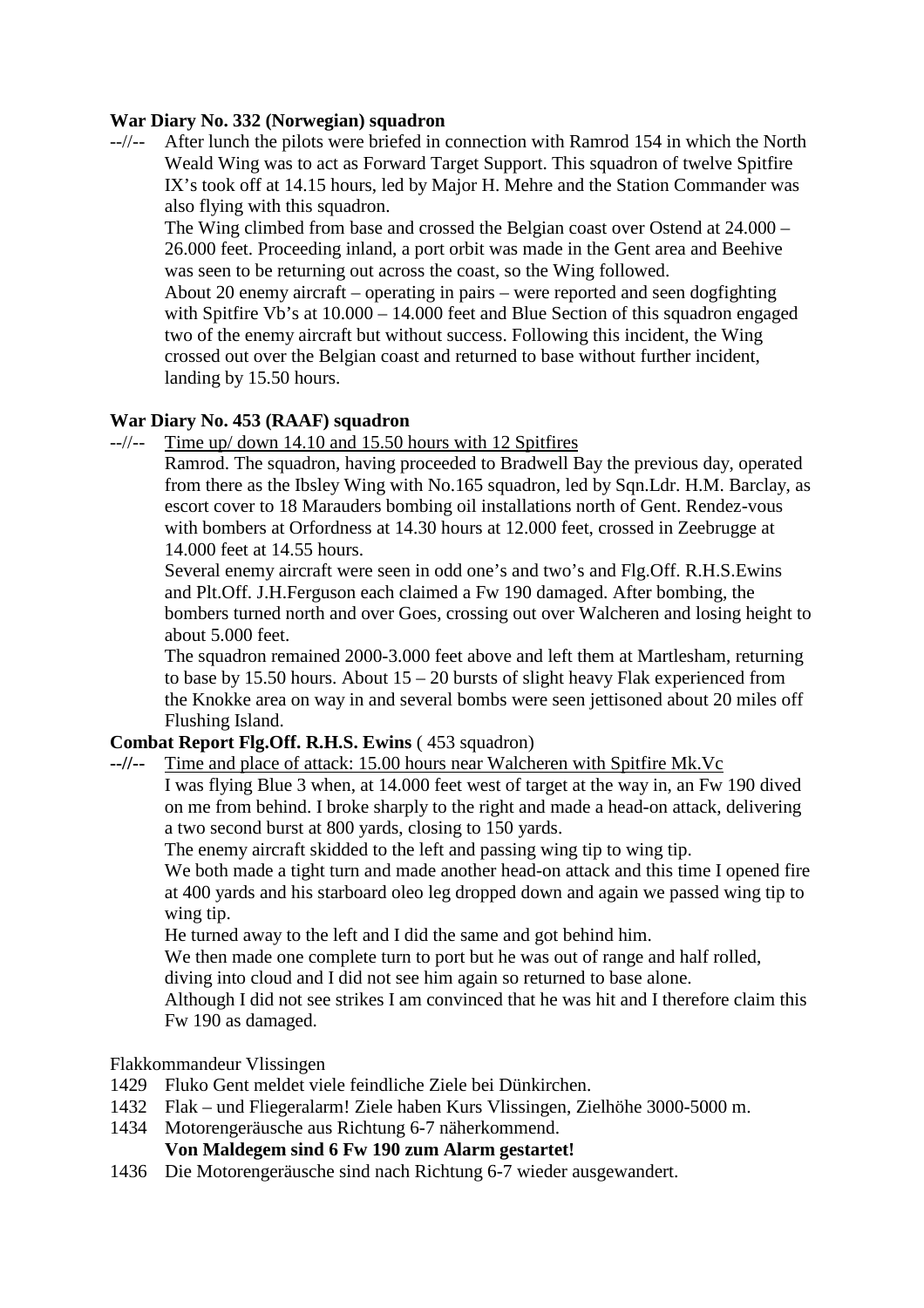1445 Luchs hat mehrere Ziele in Richtung 9-10 im Anflug, Entfernung 65 km.

- 1447 Kriegswache Achtung! Mehrere Ziele im Anflug aus Richtung 10, Entfernung 60 km.
- 1448 Flakalarm! Die Ziele stehen in Richtung 10, Entfernung 45 km.
- 1449 **Von Bergen op Zoom 19 Fw 190 zum Alarm!** Schleuse II und Scheinwerfer 8 melden Motorengeräusche aus Richtung 8

näherkommend.

- 1451 Fliegeralarm! Sofie hat Ziel aufgefaßt, Zielhöhe 4000 m.
- 1453 Motorengeräusche aus Richtung 9-10 näherkommend.
- 1454 Ziele stehen über Westkapelle mit Kurs Vlissingen, Wilma und Nanni haben aufgefaßt.
- 1454 (bis 1455) **Südbatterie beschießt einen Verband von 17 Marauder mit 70 Schuß 10,5 cm**, Zielhöhe 4000 m. Nach dem Schießen waren in Abflugsrichtung starke Detonationen wahrnehmbar.
	- **Die Feindmaschinen warfen laut Fluko Gent in Seeländisch-Flandern ca. 50 Bomben ab, die keinen nennenswerten Schaden anrichteten.**

1455 Feuererlaubnis auf einwandfrei erkannte Feindziele; es befinden sich eigene Jäger in der Luft.

- Scheinwerfer 6 und 7 melden 6 bezw. 10 Boston in Richtung 6-7 abfliegend.
- 1459 Neuer Anflug aus Richtung 11, Entfernung 30 km.
- 1500 Süd./- und Westbatterie haben Thunderbolt aufgefaßt; Westbatterie meldet Zielhöhe 8000 m.
- 1505 Seedeich meldet Motorengeräusche aus Richtung 3-4 näherkommend.
- 1508 **Luftkampf in Richtung 4!** Ostbatterie meldet 1 Maschine tief in Richtung 6.
- 1508 (bis 1513) **beschießen die 3./-, 4./-, 5./-, 6./- und 9./810 sowie 6./- und 7./202 eine Spitfire und eine Thunderbolt, die tief scheldeabwärts fliegen, mit 8 Schuß 10,5 cm – 106 Schuß 3,7 cm – 413 Schuß 2 cm und 360 Schuß MG**.

 Erfolge wurden nicht beobachtet und Maschinen kurvten während des Beschüsses stark.

- 1510 Feuerverbot! Das Feuer wurde sofort eingestellt, da eigener Jäger im Angriff.
- 1512 **Veere meldet Luftkampf über Veere!**
- 1513 **Veere beobachtet in Richtung 12 einen Abschuß durch Jäger!**
- 1515 Olga hat mehrere Ziele aufgefaßt, die als Thunderbolt erkannt werden. Feuer eröffnen wenn im Bereich! **Scheinwerfer 10 beobachtet Luftkampf über Stellung!**
- 1516 Wilma hat Ziel aufgefaßt.
- 1519 Vorsicht bei Feuereröffnung, da Rückkehr eigener Jäger! **Veere meldet Abstürz und Fallschirmabsprung in Richtung 10 (durch Jäger)**.
- 1527 Maschinen in Richtung 7 abgeflogen.
- 1530 Flak und Fliegeralarm! Westkapelle meldet Bomberverband im Anflug auf Vlissingen.

1531 **Nordbatterie beschießt 3 Blenheim mit 44 Schuß 2 cm**, Erfolge wurden nicht beobachtet.

- 1532 Ostbatterie meldet Maschinen als Blenheim erkannt.
- 1535 Westbatterie meldet Maschinen hatten am Rumpf weiße Farbbänder.
- 1546 Ziele stehen in Richtung 11-12 im Abflug, Entfernung 25 km.

## **Generalkommando LXXXIX. Armeekorps**.

Am Nachmittag Einflug mehrerer großerer feindliche Bomber mit Jagdschutz in grosser Höhe aber keine Bombenabwürfe! Flakabwehr ohne Erfolg; 1 englisches Jagdflugzeug bei Westkapelle (19°Luftwaffe Felddivision) durch deutsche Jäger abgeschossen.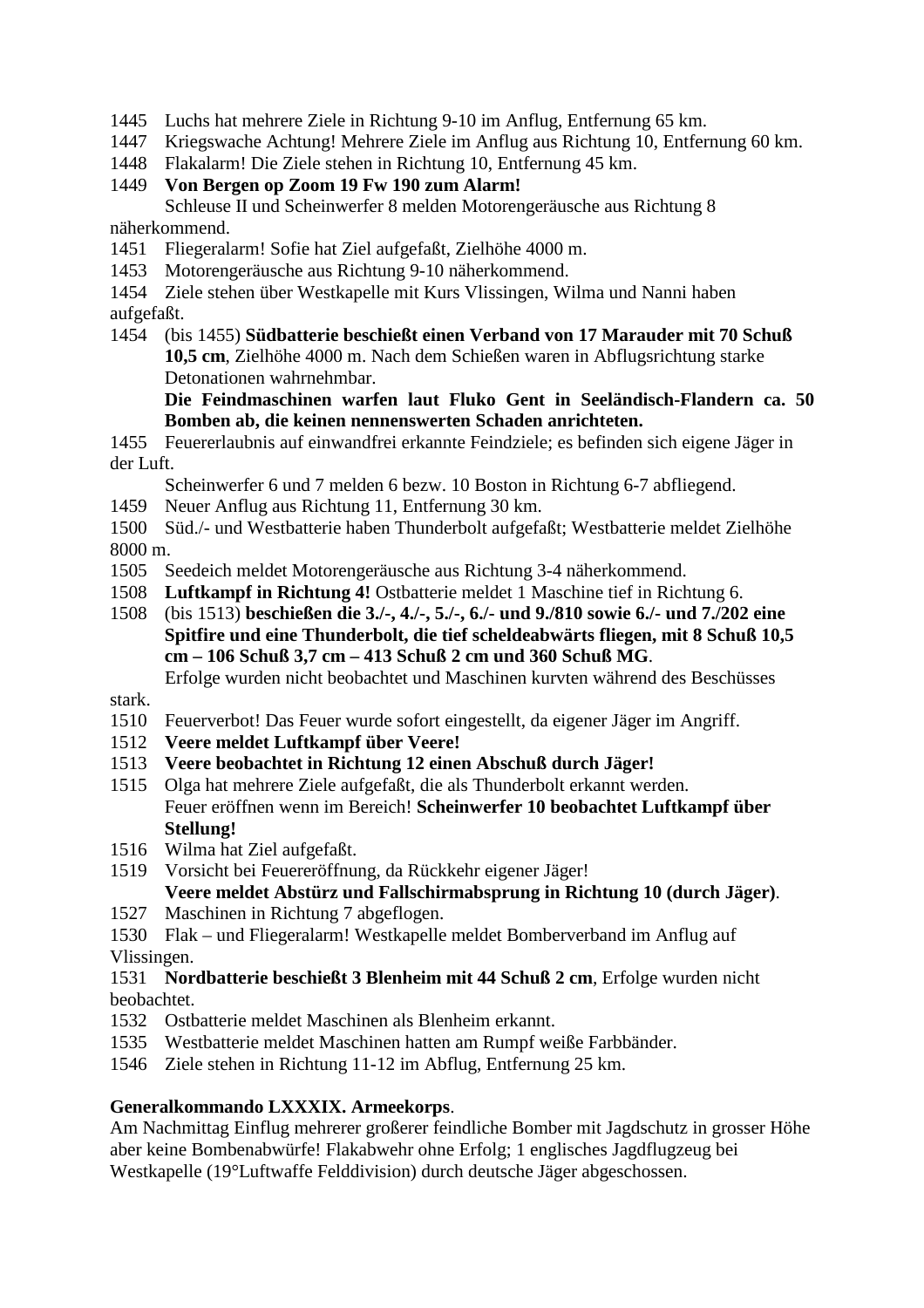# **KTB 712. Infanterie Division**.

1430 Einflug von zwei feindlichen Jagdverbände über Oostende und Knokke. Ein Bomberverband flog über der Scheldemündung ein aber kein Bombenabwurf oder Bordwaffenangriffe.

Abwehr durch eigene Jäger und Flak !

## **Rapport Luchtbeschermingsdienst Borssele**

Op 25 juli 1943, des namiddags te 15.10 uur, vond boven de kom der gemeente Borssele een hevig vuurgevecht plaats, waarbij een Engelsche jager werd neergeschoten en terecht kwam in een perceel bouwland van den heer J.Huijsen, gelegen aan het Molenpad te Borssele, op een afstand van ± 40 meter van de woning van genoemde heer Huijsen, wonende Molenpad 50.

Zo goed als geheel werd het toestel door brand vernield en de piloot kwam in de vlammenzee om.

Volgens het zakboekje was deze van Fransche nationaliteit.

Een stuk te velde staande tarwe werd vernield maar verdere ongelukken kwamen niet voor. Mededeeling van deze oorlogshandelingen is telefonisch gedaan aan de Rijksinspectie van de Luchtbescherming; aan den Heer Polizei-Offizier beim Beauftragten te Middelburg en aan den plaatselijken Commandant der Duitsche Weermacht, die trouwens zelf spoedig ter plaatse was.

Was getekend A.J.Busch

## **Vliegtuig verliezen in en om Zeeland**.

o Spitfire Mk.Vc (EP555) van No.165 squadron – basis Ibsley Hampshire – werd om 15.04 uur neergeschoten door Hptm.Karl Borris van Stab I./JG 26.

De machine stortte bij Boschkapelle – op 8 kilometer ten noordwesten van Hulst –  $n^1$ 

Flt.Sgt. William Brown RAAF † De parachute van de piloot heeft zich niet meer kunnen openen zodat de piloot op 50 meter afstand van het fel brandende wrak neerstortte waarbij beide benen werden vermorzeld.

Het stoffelijk overschot werd door landbouwer de Poorter naar Zaamslag vervoerd en aldaar aan de Duitse instanties overgedragen. Op 28 juli werden zijn stoffelijke resten op de Noorder begraafplaats te Vlissingen ter aarde besteld.

o Spitfire Mk.Vc (EE603) van No.165 squadron werd om 15.09 uur neergeschoten door Hptm.Karl Borris waarna de machine neerstortte op een stuk bouwland aan het Molenpad te Borssele.

Het wrak werd door de impact en de daaropvolgende brand volledig vernield. Plt.Off. André Imbert **FFAF** 

Deze Franse vlieger werd eveneens op de Noorder begraafplaats bijgezet.

Na de oorlog – op 1 augustus 1949 – werden zijn stoffelijke resten overgebracht naar de Franse militaire begraafplaats te Kapelle.